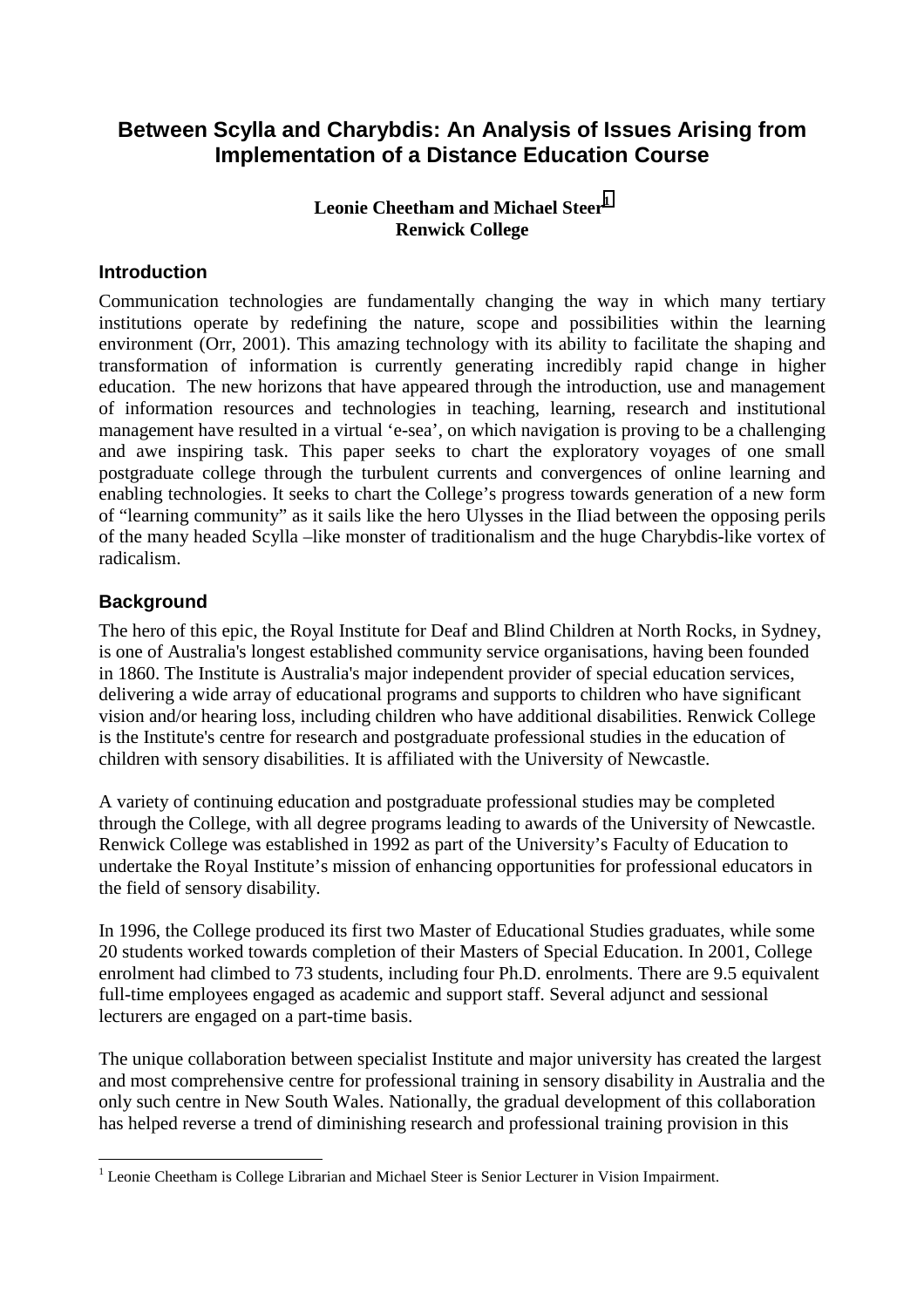small but highly specialised field and has created a centre with a growing international reputation.

# **Navigational Strategies**

The Institute-University partnership is an unusual one with regard to generally accepted models of professional preparation. Born as an atypical tertiary education institution, Renwick College was early to recognise the important role of flexible learning, but its offerings in the first half dozen years of its existence were of the traditional "sage on the stage" model. Flexible delivery of courses seemed to hold a key to the challenges of program delivery to a low incidence clientele scattered across an enormous geographical area (Hunt, 1997). This model initially focused on the delivery of learning packages in a manner not requiring face-to-face teaching. In some instances it is tailored to individual need, in all cases it is delivered in a manner that permits individual adaptation. In its initial stages, courses were delivered in the traditional correspondence mode of printed packages mailed to students.

At the end of 1999, it was decided to completely reformat the mode of delivery of a number of subjects in the Vision Impairment stream. In 2000, the first subject offered in distance mode, as a paper-based package, *EDSD531 Sensory Systems, Perception and Child Development* had three students enrolled. The program's full-accredited sequence of eight courses may now be taken through a combination of paper-based distance learning packages and block residential courses offered during school holidays. This enables interstate students, as well as those situated outside the Sydney metropolitan area, to access the degree program. During 2000, plans were formulated to offer a similar blend of subject offerings in the Hearing Impairment stream and its first subject was offered during 2001. Distance education students in both streams have significantly increased (1200%) with a total of 39 now enrolled. Students come from Victoria, South Australia, the ACT, and remote areas of NSW and internationally from Singapore and New Zealand. Some subjects have also been taught offshore in New Zealand by visiting lecturers from Renwick College in collaboration with Victoria University, Wellington and the New Zealand Ministry of Education.

At the beginning of Semester 1, 2001, a part-time Distance Education Coordinator position was created to assist with administrative, liaison and library support functions. In Semester 1, 2002, a new Multiple Disabilities strand has been added to the program.

Within the last two years the College has established the rudiments of multi-mode online learning, electronic advising, the beginnings of an online peer network and a virtual library. The challenges of opposing forces of traditionalism and radicalism have created some interesting obstacles along the way.

# **Perils at sea**

Problems and issues encountered in the conversion of a traditional course structure into a distance learning program supported by online delivery include the:

- availability of appropriate technological infrastructure
- provision and allocation of resources
- organisational structures and procedures
- service quality issues
- student access and equity
- computer and information literacy levels
- need to find the right balance between technology and pedagogical and students' needs.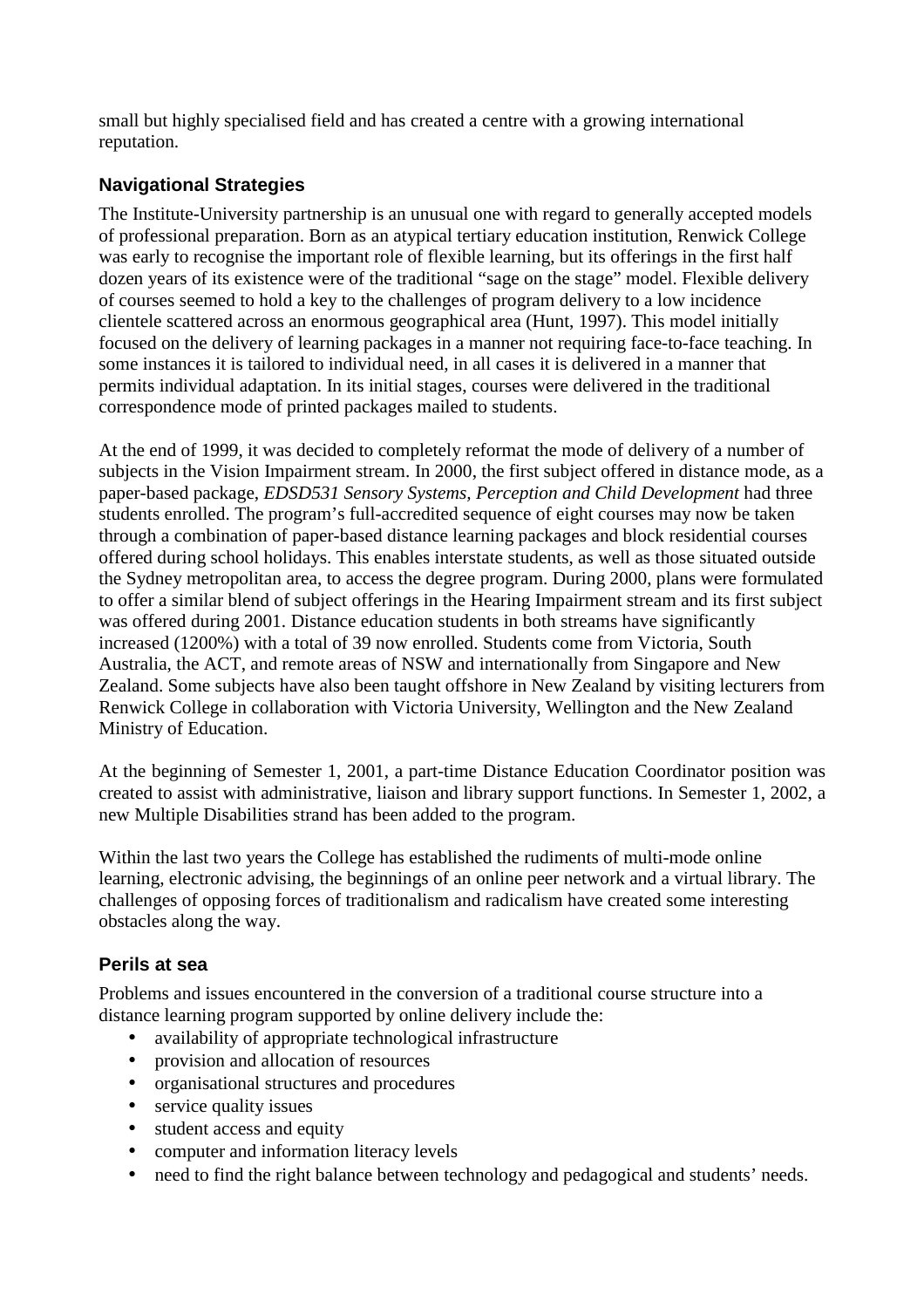These issues and areas of organisational challenge are briefly discussed in the following pages.

# **Technological Infrastructure**

The College infrastructure for distance learning has evolved within an experimental environment, seeking to emulate the flexible learning programs of larger universities, but customising them to the requirements our student target group. The College does not have a dedicated information technology team and access to the Institute's information technology section has been on a specific project basis. Collaborative web projects have also been undertaken with visiting overseas sessional lecturers. To date there has been no major outlay in courseware or software, nor has there been any large financial expenditure on the program.

A range of flexible modes have been adopted or experimented with while developing the infrastructure for the College's evolving online community. These are presented in Table 1:

|            | Paper-  | Residential  | Web  | Media  | Internet    | CD | Online   | Email |
|------------|---------|--------------|------|--------|-------------|----|----------|-------|
|            | based   | <b>Block</b> | Page | Player | Links       |    | Readings | Group |
|            | Package | Lectures     |      |        |             |    |          |       |
| Vision     | ₩       | ₩            |      |        | Within      |    |          | ₩     |
| Impairment |         |              |      |        | package     |    |          |       |
| Hearing    | ₩       | ₩            | ₩    |        | Within      |    | ₩        |       |
| Impairment |         |              |      |        | package     |    |          |       |
|            | ₩       | Tutorial     | ₩    | ₩      | Interactive | ₩  | ₩        |       |
| Library    |         |              |      |        |             |    |          |       |
|            | ₩       |              | ₩    |        | Interactive |    |          |       |
| Admin      |         |              |      |        |             |    |          |       |

**Table 1. Experimental Delivery Modes Used by Renwick College 2000-2001**

# **Provision and Allocation of Resources**

Although well resourced by the Royal Institute, the College has sought to retain a cost-effective model in providing and allocating resources to its distance-learning program. Problems stem from the popularity of the program and the ability to provide adequate financial and human resources to cope with expansive growth while maintaining quality service and a high level of personal support. A casual library technician position was created in Semester 1, 2002 to provide additional support for distance learning

## **Organisational Structures and Procedures**

The evolving Renwick online community aims at supporting students' needs through:

- provision of professional training courses irrespective of location
- access to Internet resources to supplement existing course material
- providing communication and feedback with lecturer or professional peer group
- encouraging innovative use of the Internet for assessment purposes
- fostering a sense of enjoyment and confidence in using online interaction

Administrative problems to date have included lost mailings or mailings arriving late.

## **Service Quality**

Becoming a distance education student is likely to induce feelings of isolation, little sense of being part of the learning community and a sense of unreality (Morgan, 2001). By fostering regular, personal contact with distance learning students, a positive relationship is gradually being constructed which could result in greater student retention, improved student satisfaction and motivation, and stronger bonds or sense of belonging in the student/university learning community. This approach increases the demands on lecturers and support staff alike, and is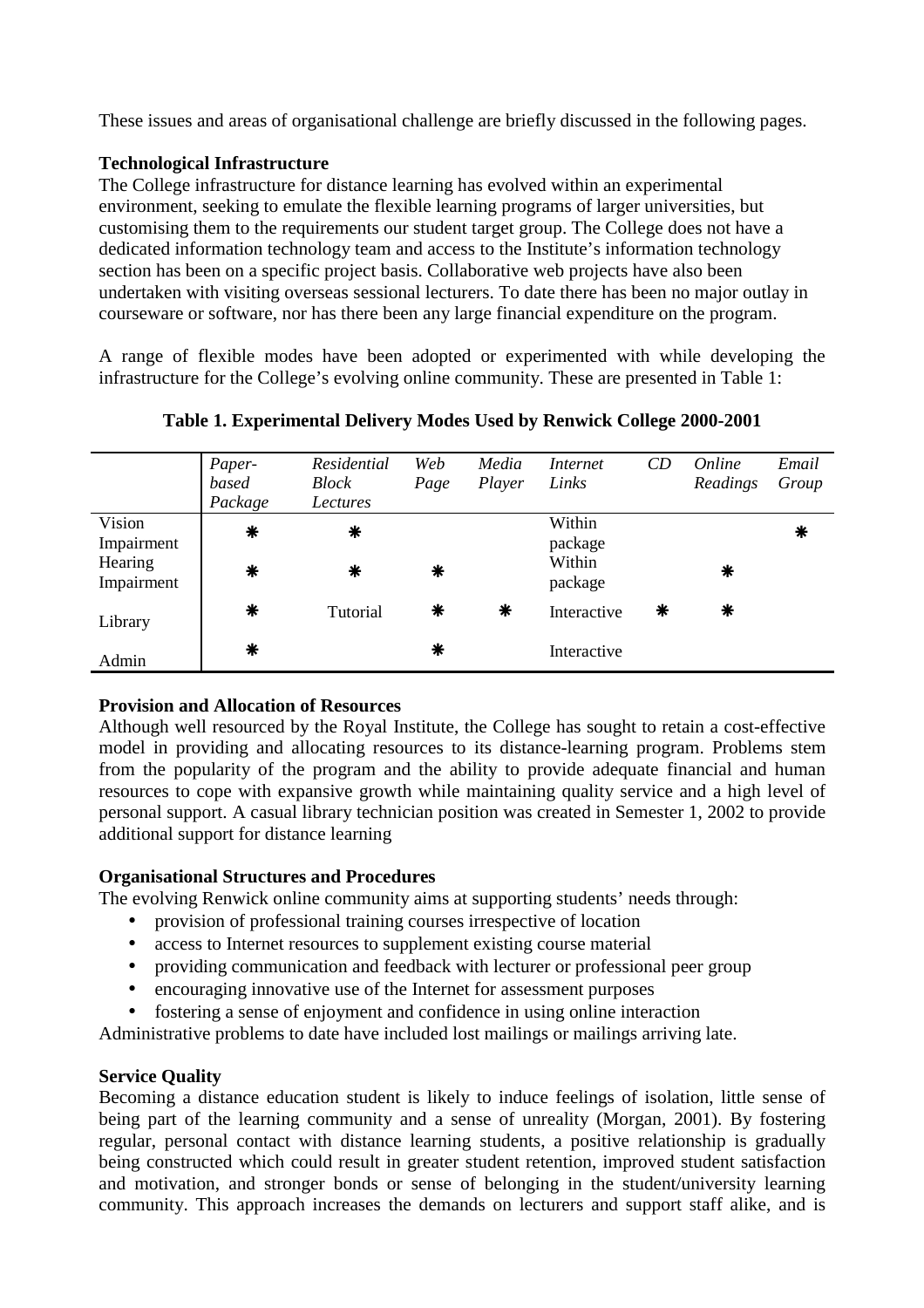difficult to sustain. However, due to its small student cohort the College is uniquely situated to sustain this level of interaction better than most large universities, as long as adequate human and online resource support is provided..

#### **Student Access and Equity**

Access to education is regarded in Australia as a basic human right and the College must accommodate learners with special needs as part of ensuring that high quality educational experiences are available to every individual. A potential learner with a sensory impairment might, for example, need to use screen reader software to hear information instead of viewing it on a screen. Limitations in mobility might require the student to use an adapted keyboard to navigate the Web. These individuals are fully capable of participating and contributing to a learning community and the onus is on developers of distance learning programs to design material according to principles of universal Web design.

In the online environment, the needs of people with disabilities tend to go unobserved, and thus unacknowledged (Schmetzke, 2001). It is easy to overlook accessibility issues when there are numerous technical and administrative aspects involved in setting up a distance learning program. The College commitment to ensuring accessibility for students with disabilities is underpinned by the idea that while the resultant packages may not be used by everyone, they can be used by as many people as possible. Abilities are emphasised and disabilities de-emphasised. A single solution instead of multiple ones is the goal (Anders & Fechtner, 1995).

## **Computer and Information Literacy Levels**

Differing levels of computer and information literacy among students, together with reticence among some mature age students to embrace the online environment, have presented problems with access to library online resources and participation in email discussion groups. These problems reflect the challenges of meeting the needs of individuals of different gender, age, educational training and level of computer experience.

## **Pedagogical and Technological Constraints**

In any experimental environment a set of constraints will inevitably develop from the processes being implemented. Technological constraints that effect pedagogical issues include a lack of experience by lecturers in facilitating email groups and supporting students from a distance, small student numbers within email discussion groups that can exacerbate interaction problems and incompatibility problems if a lecturer uses a newer version of software than the student. The enormous amount of time it takes to transfer an on-campus course to distance mode should also be acknowledged and the flow on effect of simultaneously maintaining service quality.

Identifying appropriate models to facilitate interactivity in online learning communities has proven to be fraught with pedagogical danger. The proliferation of 'proven' models has made selection easier and radical interpretations have been avoided. Salmon's (2000) model of facilitating learning through interactivity is currently being trialed by the College as the model for its learning community.

Technology has been selected on the basis of its success in supporting the pedagogical needs of academic staff, the background and needs of the students and the ways in which it enhances the learning process. Distance learning content has been developed internally with the assistance of a special education consultant for the Vision Impairment stream. As Kriger (2001) has noted:

*Technological capabilities and limitations should not be the primary factor driving the curriculum and research required of distance education students,*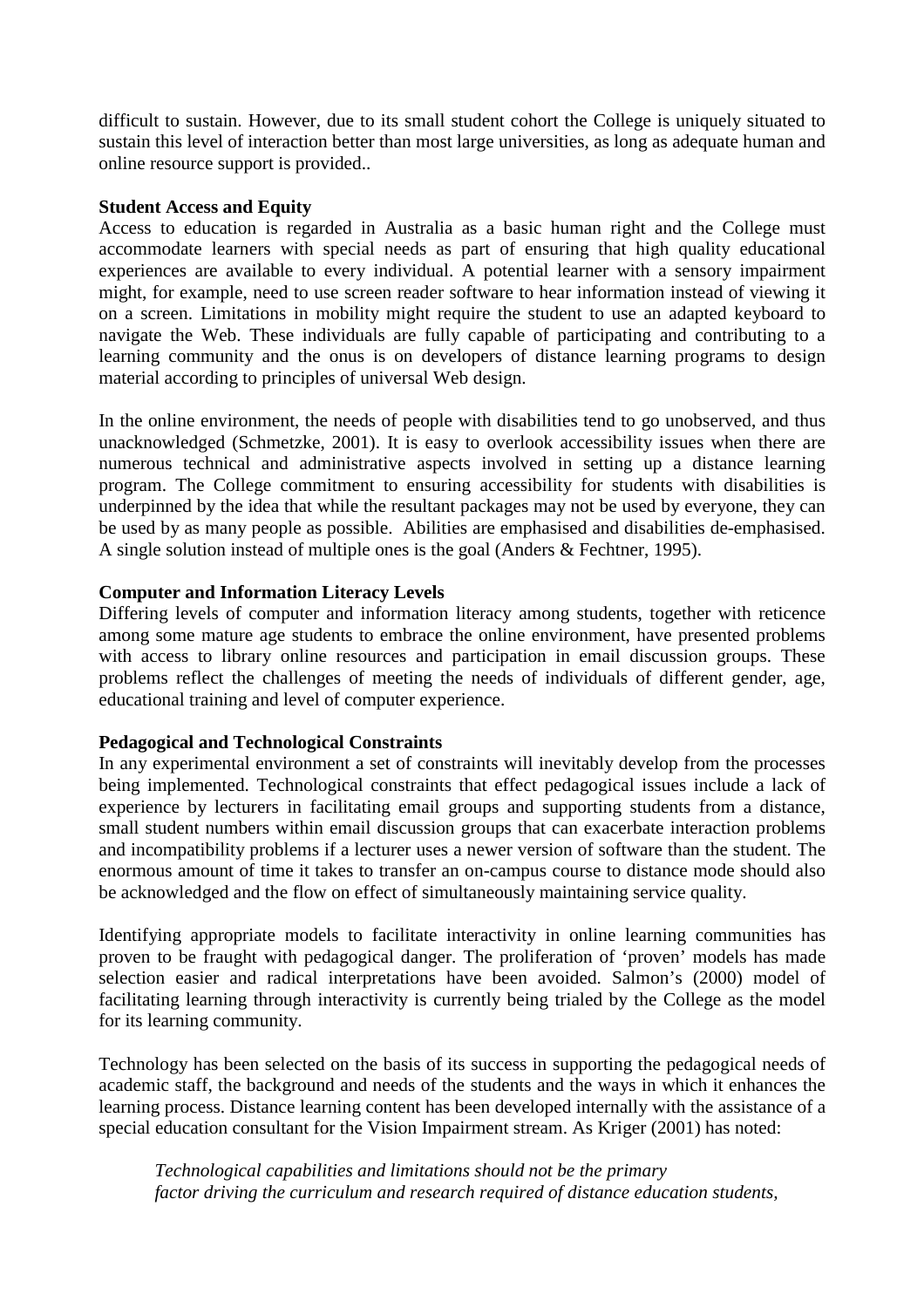*rather than the rich interplay among research, curriculum and good pedagogy.* 

# **Lighthouses and Compass Bearings**

In any perilous endeavour, the navigator welcomes a guiding light and a true compass to plot an ongoing course. The College has adopted a holistic approach to the evolution of its online community. It is envisaged that to build an online infrastructure that will foster sustainable relationships and learning processes, it is necessary to have a strong base that reflects (a) elements of what students require and (b) the variety of ways that technology can assist. The following cluster of issues has had an important role in strategic planning.

#### **Technological Infrastructure**

The advantage of face-to-face residential block courses, supported by online accessibility to course outlines, readings and information resources has allowed students greater flexibility and developed the peer support and interaction that are crucial for online sociability. A further positive issue is the wide acceptance of paper-based packages, complemented by online activity, which surmount some of the problems encountered with the emergent and sometimes fragile state of Internet technology.

#### **Organisational Structures and Procedures**

The College acknowledges the wide range of benefits from using a variety of modes of study over the course of an academic year. This multi-mode structure permits residential block attendance to counteract the isolated nature of distance study. The students themselves benefit from meeting their fellow students during the weeklong blocks. They often share the resources they have obtained either as a group or individually. Residential blocks also provide a forum to teach hands-on skills for the preparation of teachers of students with vision impairments.

A course collaborative team approach has proved an effective mechanism for transferring and modifying course material for distance learning mode. The collaboration of lecturers, librarian and administrative staff has lightened the burden of creating course material. It has also created a healthy respect by all involved for the amount of time and developmental work that is required for each collaborator's contribution to course material.

Partnerships with the administering organisation, (the Royal Institute), have also encouraged the following activities:

- some student's practica are arranged within the Institute's own specialist school environments
- guest lecturing by Institute staff during residential blocks
- after hours access by College students to the computer instruction classroom for personal or academic use during residential blocks
- **PEDRO** proposed basic computer skills courses conducted by the Institute's educational trainer

## **Service Quality**

The face-to-face interaction made possible by periodic on-campus attendance nurtures reasonably strong bonds between lecturer/student and support services. It gives a human face to the online communication that either precedes or follows the residential block courses, effectively refining general sociability into an online peer support system as well as studentlecturer interaction. Students have commented favourably about the high level of personal contact and support from academic and administrative staff.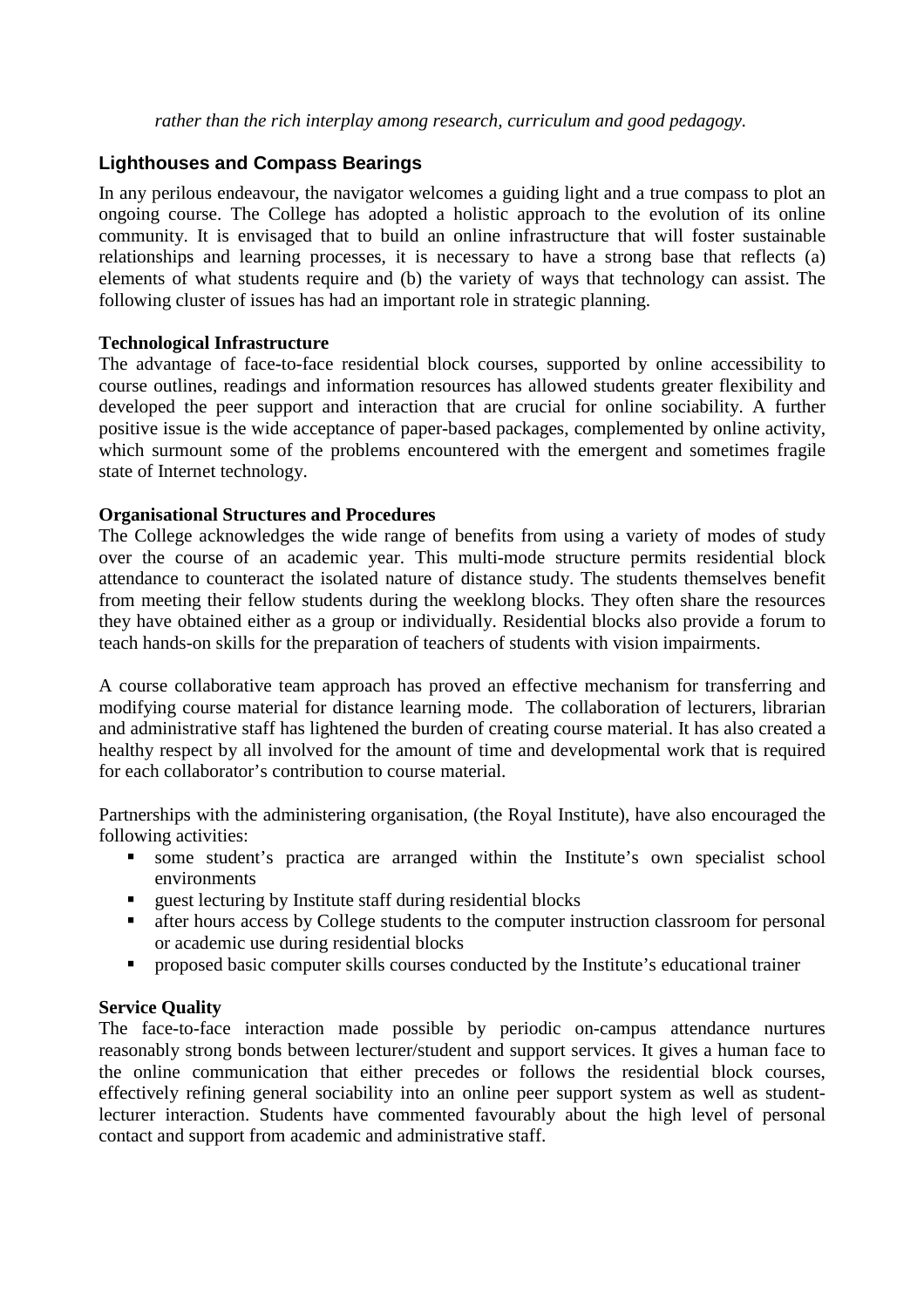#### **Student Access and Equity**

Course documentation created by lecturers or administrators can be converted into a format that will enhance student access through the University of Newcastle's Alternative Formats section. In addition, Blackboard courseware is moving towards making its software fully accessible. An interim solution has been developed through the provision of assistive technology guidelines that permit users to find solutions that optimise their access to Blackboard-based courses. The availability of universal web accessibility guidelines also fosters good design principles in the College's website development.

#### **Computer and Information Literacy Levels**

The products of enhanced teacher-student contact have been reflected in dynamic teaching and learning partnerships generated between lecturers and the librarian (Peacock, 2001). The need for greater student-teacher interaction has provided opportunities for faculty members and the librarian to work together in the delivery of flexible learning programs and in the development of information literacy skills. Lecturers have become more involved in embedding information literacy activities within course content and also in the selection of electronic resources. The librarian has become increasingly engaged with course content and planning as well as delivering tutorials and producing self-paced guides on assessment outcomes that make acquiring information literacy skills more relevant to students.

As well as providing individual assistance the library provides a wide range of training programs aimed at supporting a variety of learning styles. These include Internet research skills and training in the use of online databases, both on and off campus. To facilitate maximum access to the training programs, a CDROM was created that included a virtual tour, an interactive online journal database searching demonstration and self-paced guides. During 2001 this was complemented by an Online Skills tutorial (accessing library online resources from a distance) available during residential block attendance. In the current year, the self-paced guides have been reformatted as web-based material and two tutorials will be offered during the residential block attendance periods, focusing on development of online skills and Internet research skills. A PowerPoint demonstration of online database searching skills, available via the Library's web page is also proposed.

Much emphasis is placed on information literacy activities that address the development of information skills involved in locating, managing and using information for learning, research and professional purposes. Assessment of the extent of successful information literacy skill acquisition has been through self-evaluation, personal feedback about self-paced guides and an online feedback form. Results indicate that the integration of information literacy within relevant and immediate learning experiences has produced high satisfaction ratings and estimates of favourable learning outcome from students.

#### **Pedagogical and Technological Enhancers**

As a core concept within the notion of an *online learning community*, interactivity is essential to the facilitation of learning and sociability. Attempts have been made to create course materials with the capacity to motivate and engage learners in activity; to allow a student not only to engage in structured activities, but also to create and share activities with other students.

Email and online discussion forums have been used to replicate 'conversations' between students and lecturers with differing results, depending on the number of students in the groups. The College intends to experiment and build on this using Blackboard courseware in 2002.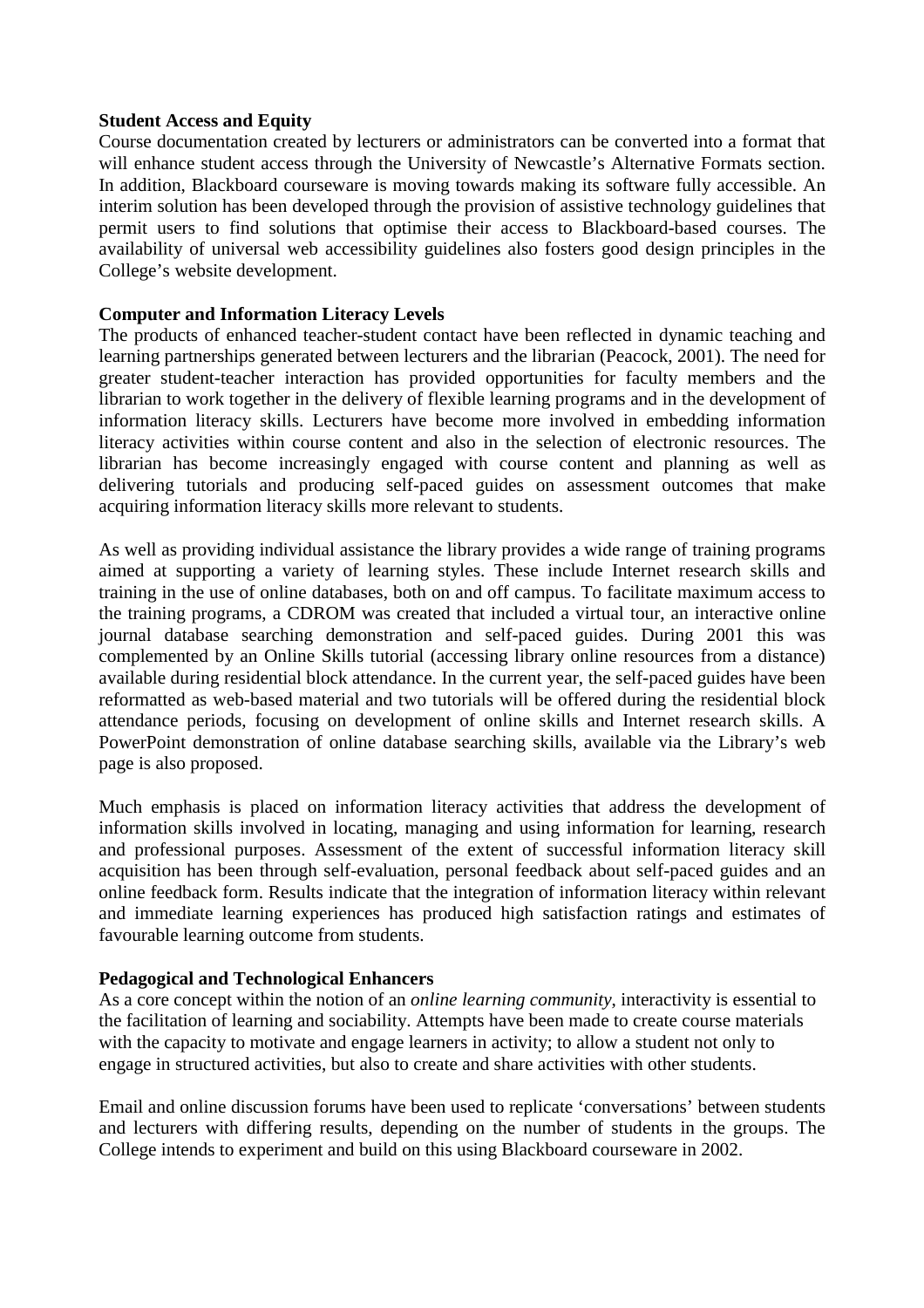A further important factor is the design of online materials to foster self-directed learning. This includes activities that the most and least challenged can access and enjoy. In support of the importance of this concept, Rieber notes that expecting everyone to learn the same thing, in the same way, at the same time is not supported by anything we know about learning and cognition (Rieber, 2001). It has also been noted that the more 'fun' an activity is or the more like serious play it is, the more motivated is the student to learn. A goal for the future design of College online materials should be to "look for ways to trigger or coax play behavior in people and then nurture or cultivate it once it begins, just as one looks for a way to light a candle followed by both protecting and feeding the flame" (Rieber, Smith & Noah, 1998, p.33)

While building a learning community to deal with the diversity of (a) students and (b) course content, as well as (c) within the new modes of delivery using "high" technology, it is important to reflect on several of the practices that are being developed (Brennan, McFadden & Law 2001). In future, for example, it could well be more effective to make online material more re-usable, not only in different applications or courses, but in format, for example, in CD, print, or online production. This strategy should not only reduce the burden on lecturer's reformatting of course material, but also allow more flexibility in sharing online resources, internally as well as, externally with other universities conducting similar courses.

Adopting an innovative approach, changing modes of delivery and learning about new technology are all features of program development that absorb a great deal of time and energy. One of the major positive outcomes of this particular focus is that *learning communities* are able to offer the benefit of mutual support for students and lecturers as they mutually reflect on and improve current practice.

## **Steering Full Ahead**

The challenge for the College is to pursue processes that encourage the interactivity essential for developing the increased sociability of online communities in exchanging and sharing information and ideas. The College also has to steer a moderate course between traditional pedagogical approaches to learning that have limited and over-regulated the ordered provision of courses and content and the current online approaches that offer flexibility and constantly changing formats and applicability.

Beacons to guide our tiny craft through this 'e-sea' and provide protection from the terrors of technology with limited pedagogical benefit include:

- establishing a web portal specific to Renwick College
- developing an online, self-paced, interactive information literacy guide supported by an email group or bulletin board to improve student's access to online information resources
- investigating chat room / bulletin board support for College students
- fostering the need for students to develop information skills involved in locating, managing and using information for learning, research and work-based purposes
- developing expertise of academic staff in web content management
- investigating use of videoconferencing to support some components of courses
- experimenting with a variety of flexible delivery modes to ascertain the most holistic approach, especially in encouraging student interaction with each other and the lecturer within the learning process
- adopting benchmarking procedures to ensure that the quality of the distance education program is sustained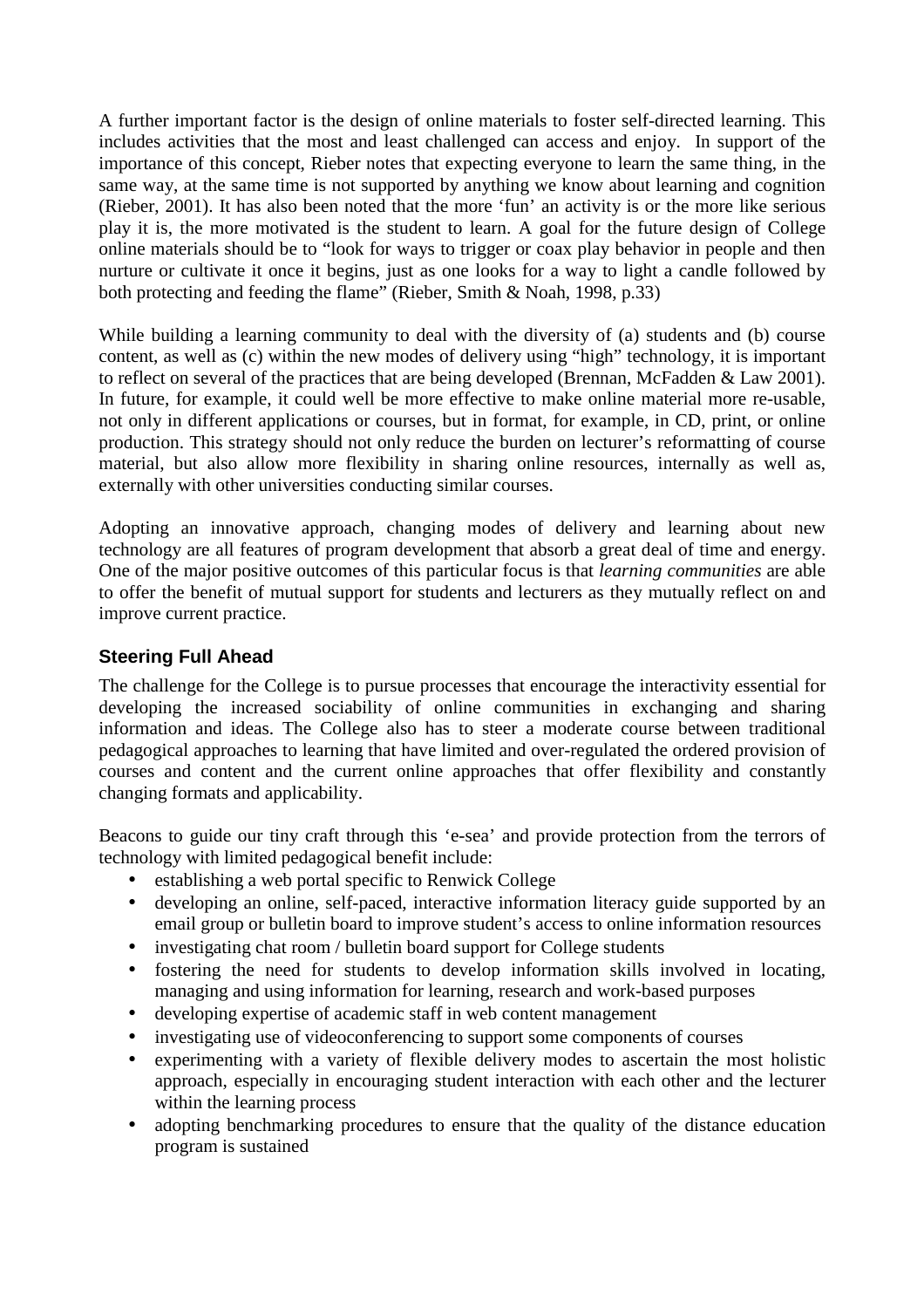# **Conclusion**

The perils for those who would "go down to the sea in ships and occupy their calling in the deep waters" of distance education, as are the rewards, are many. If the relatively rapid movement by Renwick College from a *centripetal* to a *centrifugal* model of academic program development has revealed anything to the authors of this paper, it is that *change* is constant. Meeting the challenges and opportunities it presents requires high levels of commitment and energy as well as constant adaptation on the part of those engaged in program development and delivery.

The challenge for the navigator (as it was for Ulysses in the Straits of Messina) is to steer the fragile craft between on one side of the strait the seduction of stolid conservatism, and on the other the whirlpool of radicalism (casting out the baby with the bath water).

A combination of factors is necessary for any new phase of online development in order that it prove successful. Online course development requires *active participants* and *active producers* as well as *sufficient resources* to support it. Other key requisites include a nurturing host organisation and a solid well-organised infrastructure. Technology can augment these requirements as the vehicle for extending opportunities for learning to new groups, making learning more efficient and flexible and enriching the learning process. However, all of these activities can best occur within a *learning community* in which the technology is not an end in itself. Rather, it complements solid, substantial course content and effective student/lecturer communication.

#### **References**

- Annan, N. (2001). *The Dons: Mentors, eccentrics and geniuses*, The University of Chicago Press, Washington
- Anders, R., & Fechtner, D. (1992). *Universal design*. Pratt Institute Department of Industrial Design and Pratt Center for Advanced Design Research, Brooklyn, N.Y.
- Brennan, R., McFadden, M. & Law, E. (2001). *All that glitters is not gold: Online delivery of education and training,* NCVER, Leabrook, S.A., [www.ncver.edu.au/research/proj/nr9008.pdf](http://www.ncver.edu.au/research/proj/nr9008.pdf)
- Huebner, K.M. & Wiener, W.R. (2001). Distance education in 2001, *Journal of Visual Impairment and Blindness,* 95(9), 517-524.
- Hunt, N. (1997). Using technology to prepare teachers for the twenty-first century. *Asia-Pacific Journal of Teacher Education, 5*(3), 345-350.
- Kriger, T. J. (2001). *A virtual revolution: Trends in the expansion of distance education. American Federation of Teachers*, [www.aft.org/higer\\_ed/downloadable/VirtualRevolution.pdf](http://www.aft.org/higer_ed/downloadable/VirtualRevolution.pdf)
- Morgan, C. (2001). *Seeking perseverance through closer relations with remote students.* ASCILITE proceedings: 18th Annual Conference - Meeting at the Crossroads, 9th - 12th December 2001, The University of Melbourne, Australia*,* 125-128,

[www.medfac.unimelb.edu.au/Ascilite2001/pubs/index.html](http://www.medfac.unimelb.edu.au/Ascilite2001/pubs/index.html)

- Orr, D. & Wallin, M. (2001). Information literacy and flexible delivery: Are we meeting student needs? *Australian Academic and Research Libraries*, 32, 192-203.
- Peacock, J. (2001). Teaching skills for teaching librarians: Postcards from the edge of the educational paradigm, *Australian Academic and Research Libraries*, 32, 26-42. Preece, J. (2000). *Online Communities: Designing Usability, Supporting Sociability,*  Wiley, Chichester, UK
- Rieber, L. (2001). *Designing learning environments that excite serious play*. ASCILITE proceedings: 18th Annual Conference - Meeting at the Crossroads 9th - 12th December 2001, The University of Melbourne, Australia*,* 1-10,
- [www.medfac.unimelb.edu.au/Ascilite2001/pubs/index.html](http://www.medfac.unimelb.edu.au/Ascilite2001/pubs/index.html)